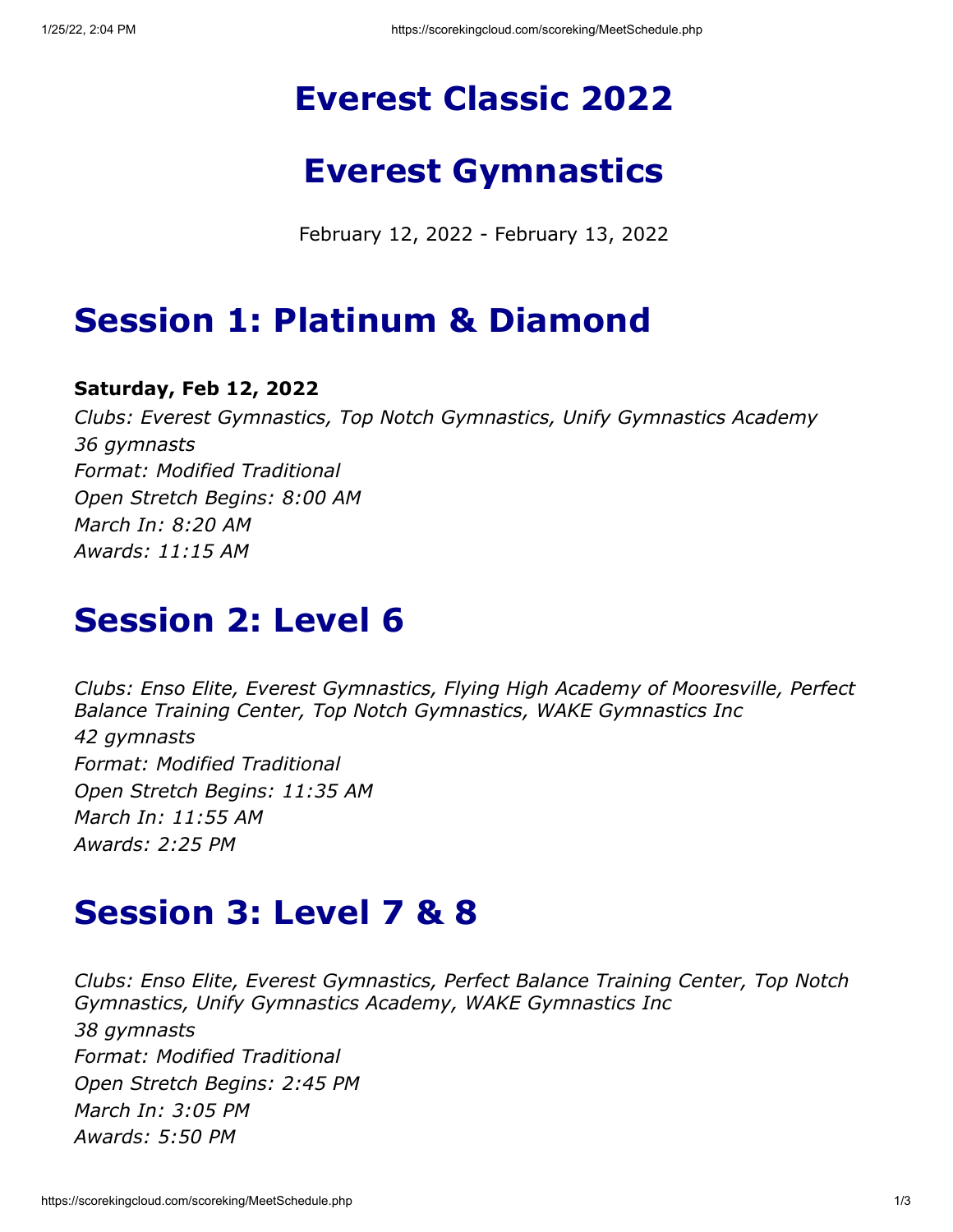# **Session 4: Level 9 & 10**

*Clubs: Enso Elite, Everest Gymnastics, WAKE Gymnastics Inc 35 gymnasts Format: Modified Traditional Open Stretch Begins: 6:10 PM March In: 6:30 PM Awards: 9:05 PM*

# **Session 5: Level 2 & 3**

#### **Sunday, Feb 13, 2022**

*Clubs: Enso Elite, Everest Gymnastics, Top Notch Gymnastics 38 gymnasts Format: Modified Traditional Open Stretch Begins: 8:00 AM March In: 8:20 AM Awards: 10:00 AM*

#### **Session 6: Level 4 & 5**

*Clubs: Enso Elite, Everest Gymnastics, Flying High Academy of Mooresville, Top Notch Gymnastics 27 gymnasts Format: Modified Traditional Open Stretch Begins: 10:20 AM March In: 10:40 AM Awards: 12:25 PM*

### **Session 7: Bronze**

*Clubs: Everest Gymnastics, Perfect Balance Training Center, Top Notch Gymnastics 39 gymnasts Format: Modified Traditional Open Stretch Begins: 12:45 PM March In: 1:05 PM Awards: 2:40 PM*